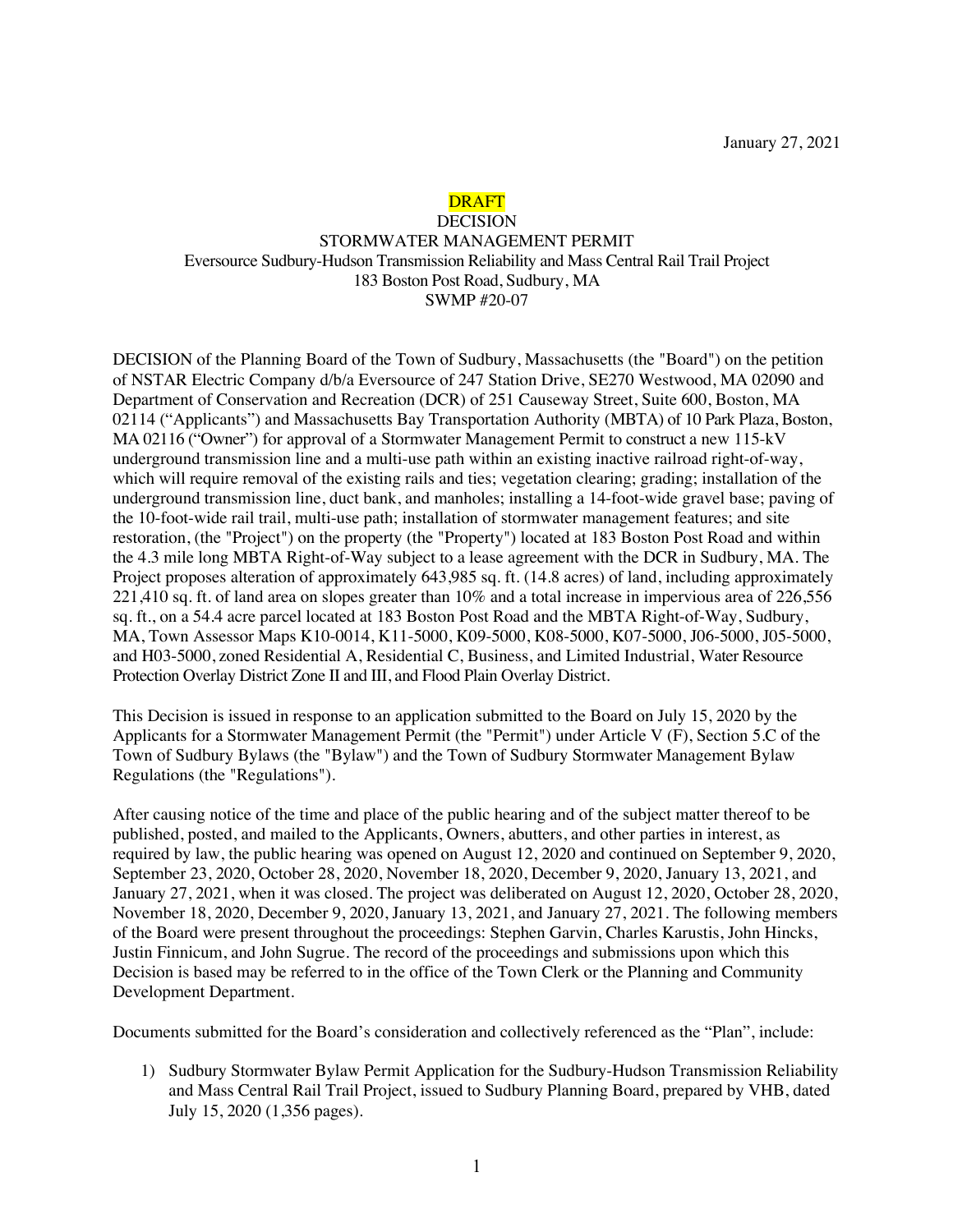- 2) Sudbury Stormwater Management Plan Narrative for the Sudbury Hudson Transmission Reliability Project and Mass Central Rail Trail Project, Sudbury Massachusetts (Stormwater Management Report), dated March 7, 2018, last revised October 21, 2020, received January 13, 2021 (1,349 pages).
- 3) Site Plans Eversource, Sudbury-Hudson Transmission Reliability Project, Sudbury Stormwater Permit Plans, prepared by VHB, dated July 2020, (181 pages), last revised January 13, 2020, received January 13, 2021 (206 pages). This Plan set represents Project Phase I.
- 4) Site Plans Commonwealth of Massachusetts, Department of Conservation and Recreation, Division of Planning and Engineering, prepared by VHB, dated July 2020, (52 pages), last revised January 13, 2020, received January 13, 2021 (52 pages). This Plan set represents Project Phase II.
- 5) Stormwater Pollution Prevention Plan (SWPPP) Manual Sudbury-Hudson Transmission Reliability Project, Sudbury, Marlborough, Stow, Hudson, prepared by VHB and dated May 2020
- 6) Stormwater Pollution Prevention Plan (SWPPP) Manual Mass Central Rail Trail Wayside, Sudbury, Marlborough, Stow, Hudson, prepared by VHB and dated May 2020.
- 7) Letter to the Sudbury Conservation Commission, regarding the Sudbury-Hudson Transmission Reliability and Mass Central Rail Trail Project, prepared by BETA Group, Inc., dated May 11, 2020 (27 pages).
- 8) Letter to the Sudbury Conservation Commission, in response to BETA's stormwater peer review, prepared by VHB, dated July 30, 2020 (11 pages).
- 9) Letter to the Sudbury Conservation Commission, regarding the Sudbury-Hudson Transmission Reliability and Mass Central Rail Trail Project, prepared by BETA Group, Inc., dated August 31, 2020 (20 pages).
- 10) Peer Review Memo from Horsley Witten, dated September 18, 2020.
- 11) Memorandum regarding the Underground Transmission Line Stormwater Management Standards Compliance for Hypothetical Development Scenario, prepared by VHB, dated November 10, 2020 (5 pages).
- 12) Memorandum regarding the response to comments from Horsley Witten Peer Review of the Stormwater Management, prepared by VHB, dated November 10, 2020 (10 pages).
- 13) Letter to the Sudbury Planning Board, in response to HW's Comment Letter, prepared by VHB, dated October 21, 2020 (14 pages).
- 14) Sudbury Stormwater Management Plan Narrative, for the Sudbury-Hudson Transmission Reliability and Mass Central Rail Trail Project, Sudbury Massachusetts, prepared by VHB, revised October 21, 2020 (1,349 pages).
- 15) MassCentral Rail Trail (MCRT) Wayside Section Stormwater Management System Operation and Maintenance (O&M) Plan and Long-Term Pollution Prevention Plan (LTPPP), dated June 2020.
- 16) Stormwater Pollution Prevention Plan (SWPPP) Construction Site Inspection Report form template (5 pages).
- 17) Email from Lori Capone, Sudbury Conservation Coordinator regarding Conservation Commission review of the Stormwater Standards, dated November 3, 2020.
- 18) Peer Review Memo (#2) from Horsley Witten, dated November 23, 2020.
- 19) Letter to the Sudbury Planning Board, Supplemental Submission, in response to HW's Comment Letter, prepared by VHB, dated December 2, 2020 (67 pages).
- 20) Peer Review Memo (#3) from Horsley Witten, dated December 4, 2020.
- 21) Corridor Management Plan for Massachusetts Central Rail Trail and Sudbury-Hudson Transmission Reliability Project, dated August 7, 2020, received January 26, 2021.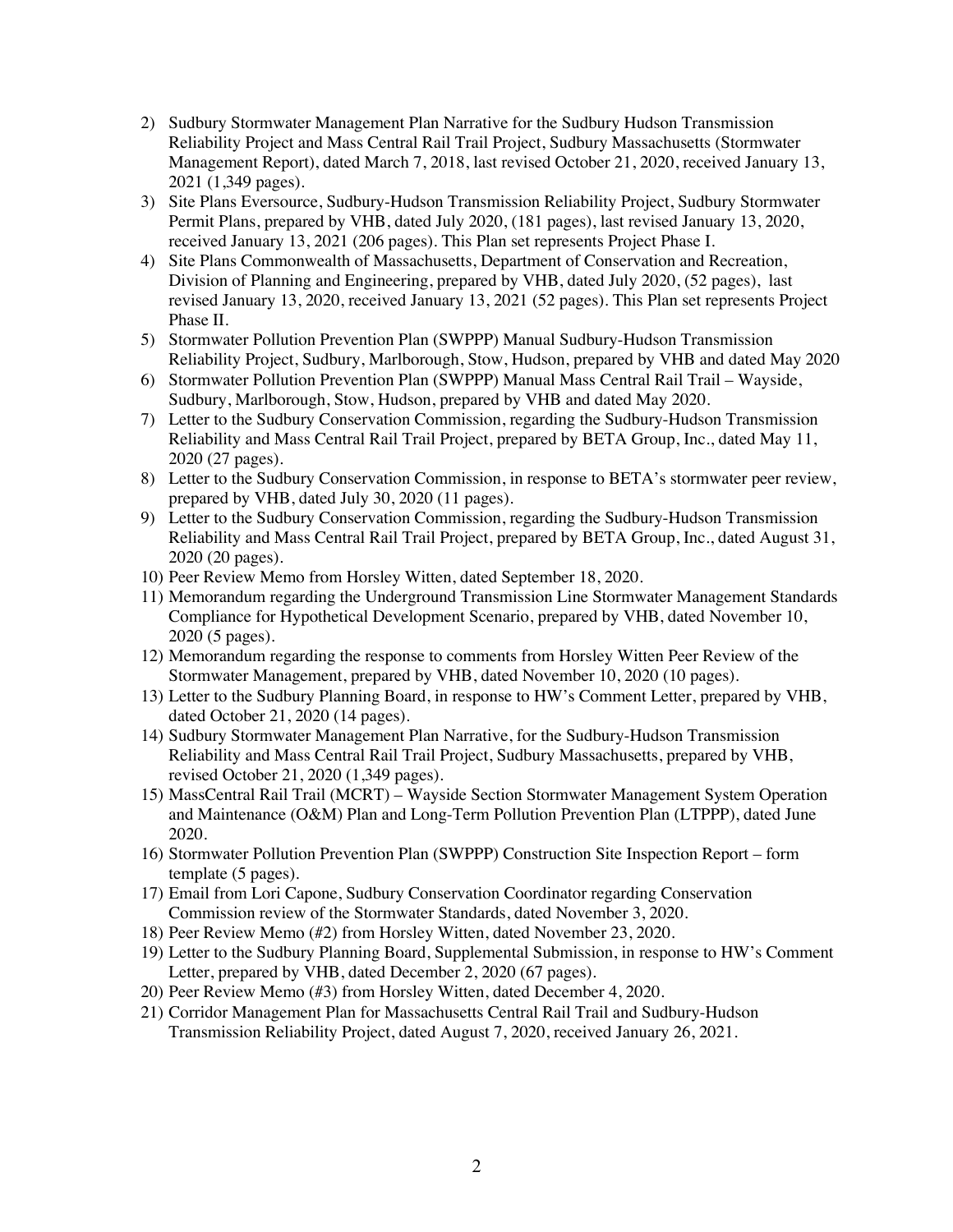#### I. BASIS FOR DECISION

The Board bases its Decision on the following:

- A. The Applicants filed for approval of a Stormwater Management Permit to construct a new 115-kV underground transmission line and a multi-use path within an existing inactive railroad right-ofway, which will require removal of the existing rails and ties; vegetation clearing; grading; installation of the underground transmission line, duct bank, and manholes; installing a 14-footwide gravel base; paving of the 10-foot-wide rail trail; installation of stormwater management features; and site restoration, (the "Project") which will disturb on the property (the "Property") located at 183 Boston Post Road and within the 4.3 mile long MBTA Right-of-Way, in Sudbury, MA on a 54.4 acre parcel located at Boston Post Road and the MBTA Right-of-Way, Sudbury, MA, Town Assessor Maps K10-0014, K11-5000, K09-5000, K08-5000, K07-5000, J06-5000, J05-5000, and H03-5000.
- B. Granting the Permit is in harmony with the general purpose and intent of the Bylaw in that the proposed drainage system design and controls will protect and maintain the public health, safety, environment and general welfare by controlling the adverse effects of increased postdevelopment stormwater runoff and nonpoint source pollution associated with the proposed development; and shall protect the health, safety, environment and general welfare by controlling runoff and preventing soil erosion and sediment resulting from construction/alteration and development.
- C. The Project complies with the applicable regulations and performance standards of the most recent version of the Massachusetts Department of Environmental Protection (DEP) Stormwater Management Policy and Standards.
- D. The development and related activities shall maintain the after-development runoff characteristics as equal to or less than the pre-development runoff characteristics from the site in order to avoid flooding, stream bank erosion, siltation, nonpoint source pollution, property damage and to maintain the integrity of stream channels and aquatic habitats.
- E. The Project is designed to minimize or avoid damages due to increases in volume, velocity, frequency, duration and peak flow rate of stormwater runoff. The project conforms to the general criteria of the Bylaw and Regulations to the maximum extent feasible.
- F. The Plan establishes provisions for the long-term responsibility for and maintenance of structural stormwater control facilities and nonstructural stormwater management practices to ensure that they continue to function as designed, are maintained, and pose no threat to public safety.
- G. In addition to structural components, the Project design uses nonstructural stormwater management, stormwater better site design practices, and/or "low impact development practices", such as the use of bio-retention basins, to the maximum extent practicable.
- H. The Project represents a two-phased project with Phase I the Eversource Transmission Reliability Project and Phase II the DCR Mass Central Rail Trail. Additional development upon the Project Site and Property that does not relate to the Project or the Plan may require separate approval and is not subject to this Permit.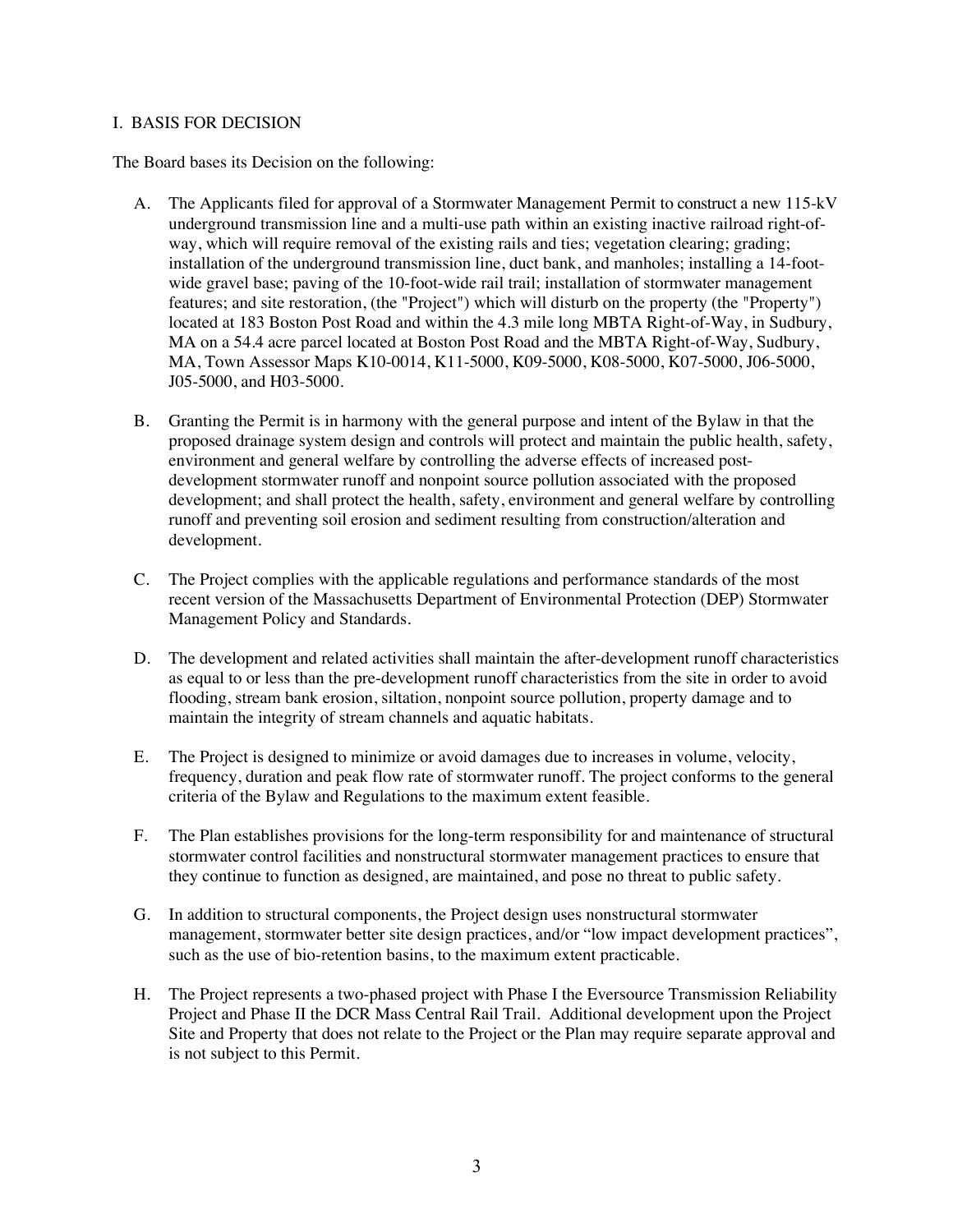- I. The Stormwater Management Standards shall apply to the maximum extent practicable to footpaths, bike paths and other paths for pedestrian and/or nonmotorized vehicle access. The Planning Board finds the completed Project as presented will meet the Stormwater Management Standards to the maximum extent practicable. After construction is complete, the 14-foot wide gravel path will be utilized by Eversource once every three years and the primary purpose of the path will be for a multi-use rail trail.
- J. The proposed design will include best management practices and pre-treatment of runoff for water quality improvement. Erosion and sedimentation control are proposed on the Plan. Long term maintenance, operation and reporting will be required.
- K. The Applicants have submitted a Stormwater Management and Erosion Control Plan and project description and Operation and Maintenance Plan, which are satisfactory.

THEREFORE, the Board hereby GRANTS the requested Stormwater Management Permit, as requested in the application and shown on the Plan, located in Sudbury, Middlesex County, Massachusetts, with the benefit of the following Plan modifications, conditions and limitations. The approval herein granted is based on the Plan as described above.

## II. CONDITIONS AND REQUIREMENTS

The following conditions of this approval shall be strictly adhered to. Failure to adhere to these conditions or to comply with all applicable laws and Permit conditions shall give the Town the rights and remedies set forth in Section 12 of the Regulations.

- A. Conformity: All construction at the Project Site shall be in substantial conformity with the Plan, which is on file with the Board, and representations made by the Applicant during the public hearing.
- B. Access During Construction: The Applicant shall ensure safe and convenient vehicular access to the Project Site during the entire duration of the construction period. The Board and its representatives shall be permitted access to the Project Site to observe and inspect the site and construction progress until such time as the Project has been completed. When possible prior to Project Site access, reasonable advance notice will be made. Compliance with health and safety protocols for the Project Site will be followed.
- C. Conditions prior to any vegetation removal, site disturbance, or construction activities:
	- 1) The Applicant shall submit \$10,000.00 for the purpose of the Town hiring a construction monitor to perform the inspections set forth in Section II. R. below for compliance with the stormwater management permit, design, and plans. If prior to completion of the Project, the Board finds that this initial deposit is not sufficient to cover actual costs incurred by the Town for these purposes, the Applicant shall be required to submit forthwith such additional amount as is deemed required by the Board to cover such costs. If the actual cost incurred by the Town for such purposes is less than the amount on deposit as specified above, the Board shall authorize that such excess amount be refunded to the Applicant concurrently upon issuance of a Certificate of Completion.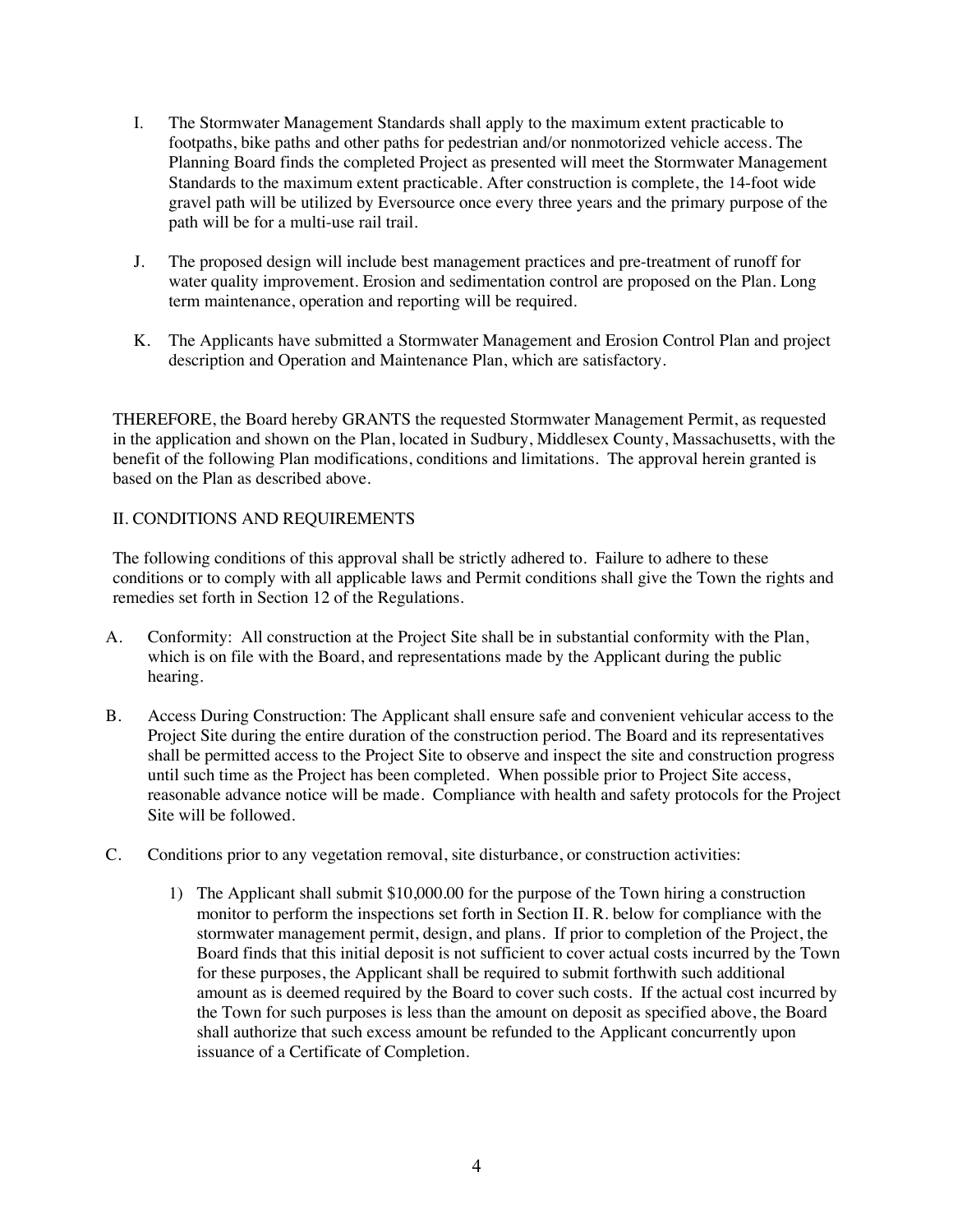- 2) The Project will disturb more than one acre of land and is therefore required to obtain coverage under the Environmental Protection Agency (EPA) National Pollutant Discharge Elimination System (NPDES) Construction General Permit. Draft Stormwater Pollution Prevention Plans (SWPPP) have been included in the application. The draft SWPPP includes recommended construction period pollution prevention and erosion and sedimentation controls. For each Project Phase, the final SWPPPs with all applicable attachments shall be submitted to the Board for review and approval prior to commencement of any work in connection with the Project. If a response is not received within 10 days of receipt, the Plan shall be deemed approved. All work on the Project Site shall be conducted in accordance with the requirements of those permits and plans. Any changes made to the SWPPP during the course of the project shall be submitted and approved by the Planning Board or its representative prior to implementation.
- 3) Erosion control methods shall be installed as shown on the Plan and any updates shall be provided to the Planning Board's representative as work progresses on the Project Site.
- 4) A performance bond shall be submitted and held by the Planning Board until the paved rail trail, multi-use path is constructed, the Premises are fully stabilized with vegetation, and the stormwater structures have been cleaned and deemed functional by the Director of Public Works. The initial bond amount shall be established by the Town Engineer and may be adjusted at the discretion of the Town Engineer based on a detailed estimate provided by the Applicant. The bond amount may be reduced as progress is made during construction subject to review by the Town Engineer and approval of the Planning Board
- 5) The Applicant shall provide for review and approval by the Planning Board or a representative a construction schedule detailing construction activities and sequencing, that limits the area of the Site disturbed at any one time to the extent possible to mitigate environmental impacts and risk of erosion. If a response is not received within 10 days of receipt, the Schedule shall be deemed approved. The schedule shall be updated as necessary throughout construction and provided to the Planning Board.
- 6) At least two weeks prior to any land disturbance, a structural engineer shall inspect the culverts and drainage structures within the Project Site to determine whether they are structurally sound to (a) function hydrologically and (b) withstand the planned construction activities and shall provide a report of the findings to the Planning Board. If any culvert does not meet these requirements or is damaged during construction, it shall be replaced with a culvert that meets current MA Stream Crossing Standards to the maximum extent practicable, as determined by the Sudbury Conservation Commission or its Agent. Any recommended improvements to these structures, not included in this Permit, shall be required to submit a separate permit application and/or permit amendments for further evaluation.
- 7) This Decision and the Operations and Maintenance Plan shall be recorded in the Middlesex South District Registry of Deeds, within the chain of title of the affected property. The recording information shall be submitted to the Planning Board.
- 8) An Illicit Discharge Compliance Statement, signed by the Applicant, shall be submitted to the Planning Board.
- 9) The Soil and Groundwater Management Plan (SGMP) prepared in conjunction with the selected contractor and meeting the requirements of the Sudbury Conservation Commission as conditioned in the Order of Conditions shall be submitted to the Planning Board.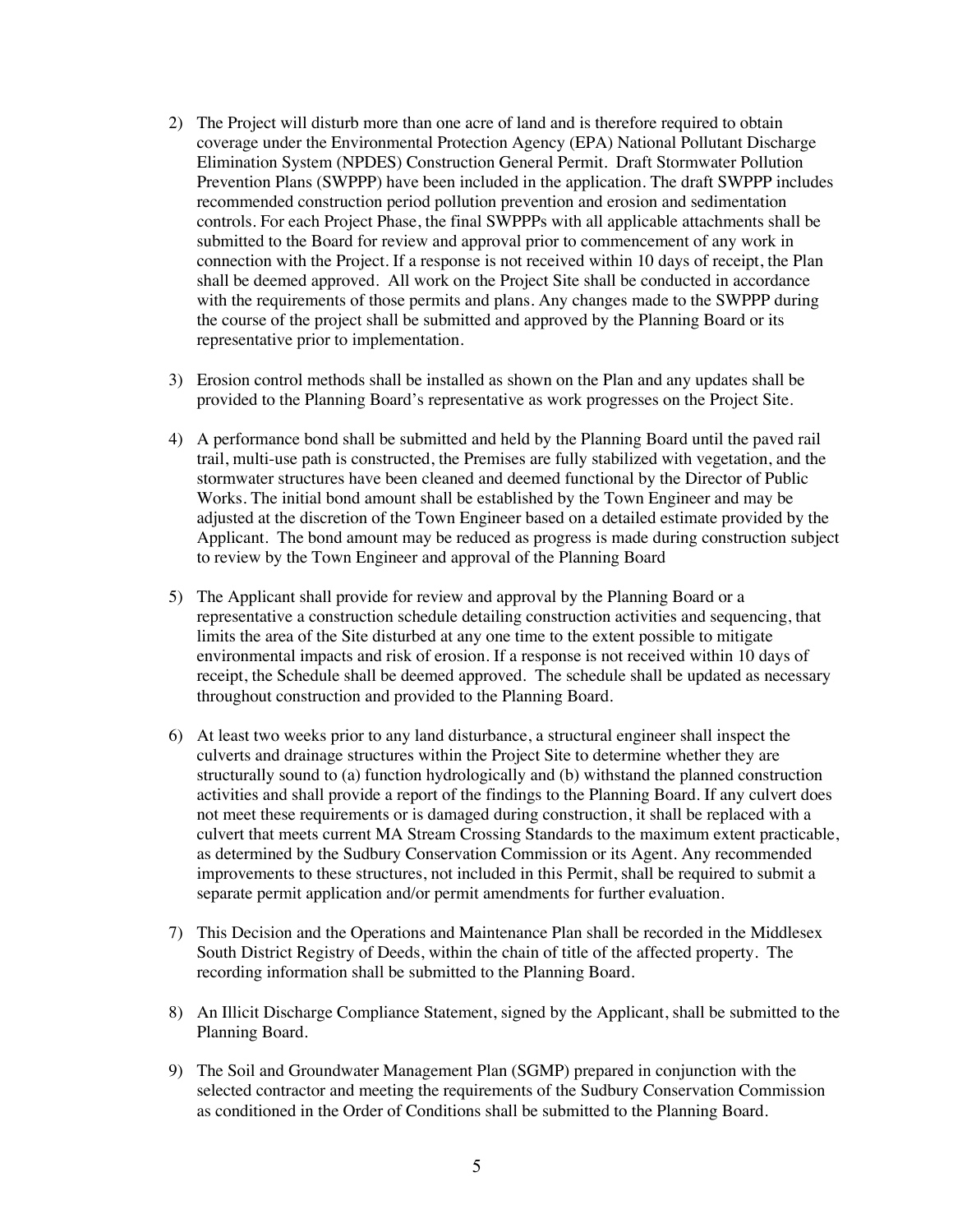- 10) A Project Compliance Manual shall be submitted to the Planning Board for review and approval. The document shall include the requirements for compliance with the various permits for the Project, including this Decision and Conditions herein. If a response is not received from the Planning Board or its representative within 10 days of receipt, the Project Compliance Manual shall be deemed approved.
- 11) The Applicant shall provide to the Planning Board copies of both the executed Memorandum of Understanding between Eversource and Department of Conservation and Recreation and the lease agreement between Eversource and the MBTA to ensure the obligations of the project are fulfilled.
- 12) The project engineer, contractors, and all subcontractors must be informed of the conditions in this Decision.
- D. A Stormwater Construction Site Inspection Report (Stormwater Pollution and Prevention Plan Inspection Report) shall be generated by the Applicant or its representative for this Project, at a minimum, every two weeks during construction, and after every major storm event.
- E. Access to the drainage structures for inspection and maintenance shall be kept clear of obstruction.
- F. Additional soil testing shall be conducted during construction in the vicinity of "areas of increased infiltration" to verify soil conditions, infiltration rates, and groundwater levels. At a minimum, soil tests shall be conducted in the vicinity of Station 502+00, Station 511+00, Station 570+00, and Station 579+00. A report of the findings, comparison with expectations, and a statement on the appropriateness of the design shall be provided to the Planning Board by the design engineer for review. If findings are not consistent with the assumptions made for the stormwater management design, revisions to the design and approval of modifications to the Plan may be required.
- G. Construction reports with a summary of past week activities and look ahead at anticipated activities with advanced notification of anticipated phasing transitions shall be provided to Planning and Community Development on a weekly basis. On-site meetings shall be provided throughout construction, as needed and indicated by the Planning and Community Development Environmental Planner. Site stabilization measures should be reviewed for adequacy and adjustments to the sediment and erosion control plan may be considered to optimize site stabilization. Reports shall include the location of active stockpiles with confirmation that appropriate erosion control measures are being implemented.
- H. Soil stockpiles shall be placed on a tarp or plastic sheet as well as covered with tarp or plastic sheet and surrounded by erosion controls.
- I. Responsibility of sediment and erosion control will depend on project phasing.
	- 1) During Phase I, Eversource shall be responsible for installing and maintaining erosion controls within the project site. Eversource may remove erosion controls from areas restored and revegetated as part of Phase I work if the Planning Board representative has inspected those areas and confirmed they are stabilized sufficiently. In the period between Phase I and Phase II, any erosion controls removed in areas that have been properly stabilized shall be reinstalled prior to commencement of Phase II.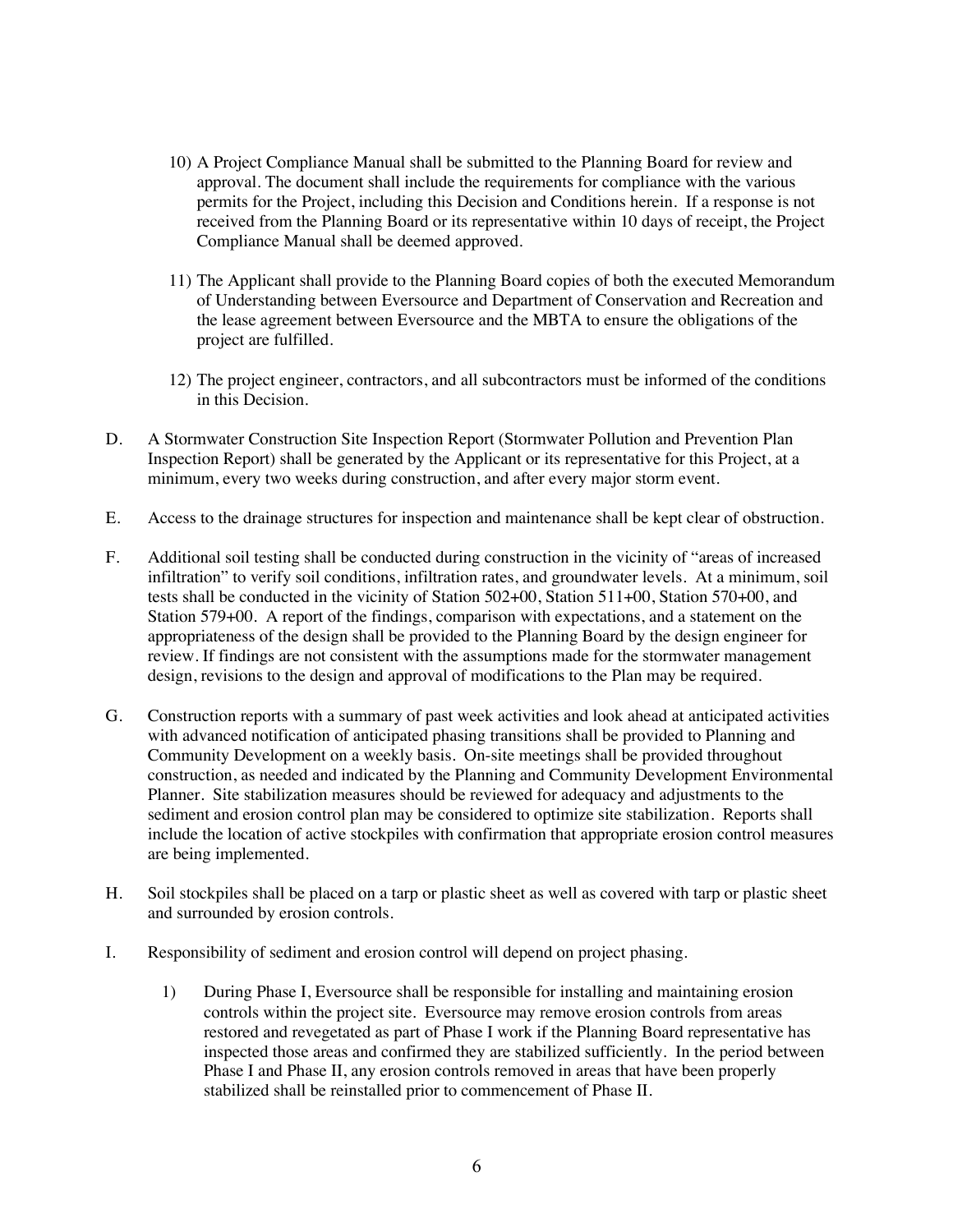- 2) During Phase II, DCR shall be responsible for installing and maintaining erosion controls on the Project Site during the performance of all Phase II construction activities, which may include utilizing erosion controls that were installed and maintained by Eversource if those erosion controls remain in proper condition and demarcate the limit of Phase II work. Otherwise, DCR shall install new erosion controls as required for Phase II, including in any restored and revegetated areas where Eversource was authorized to remove erosion controls.
- 3) Following completion of Phase II and inspection by a Planning Board representative, DCR shall be responsible for removal of all erosion control barriers.
- J. Proposed infiltration basins shall not be used as sediment basins during construction. Additional erosion controls shall be installed to protect infiltration basins from sedimentation until contributing areas are stable.
- K. Evaluation of appropriate screening for adjacent properties has not been completed. Alterations to the Landscape Plan shall be submitted to Planning and Community Development for review and approval. If a response is not received within 10 days of receipt, the Plan shall be deemed approved.
- L. Native plants should be used for plantings throughout the site.
- M. All equipment, including timber mats, shall be cleaned and certified invasive species free, prior to entering the site. Such certification shall occur prior to commencement of mobilization into the site and when remobilized within the project site. All areas of disturbance shall be monitored for invasive species, which shall be manually removed if encountered.
- N. The Applicant, DCR, and its successors and assigns shall be responsible for maintaining the stormwater management system for the development in accordance with the Operation and Maintenance (O&M) Plan submitted and applicable DEP regulations. An annual Operation and Maintenance inspection shall be conducted by a certified inspector who will prepare an annual status report for delivery to the Board demonstrating compliance with the O&M Plan. Revisions to the O&M Plan may be proposed to and accepted by the Planning Board or its representative.
- O. The following source control and pollution prevention measures shall be employed on the site to prevent contamination of stormwater runoff:
	- 1) Debris shall be removed from the paved path regularly, ideally swept with a vacuum or regenerative air sweeper.
	- 2) Measures shall be taken to control litter on the site.
	- 3) No chemicals or hazardous wastes shall be stored on the property.
	- 4) Slow release nitrogen and low phosphorus fertilizers shall be applied sparingly to prevent wash off.
	- 5) No fertilization, herbicide, or pesticide application shall occur within any vernal pool, vegetated wetland or waterway. Eversource, as part of their operations, shall not conduct fertilization, herbicide, or pesticide application. DCR shall not use herbicides within any vernal pool, vegetated wetland or waterway. Invasive species removal by DCR will be by mechanical means when possible and spot treatments of herbicide by a licensed applicator when other approaches are not effective. This Condition is ongoing and does not expire with the expiration of the Order of Conditions or the issuance of a Certificate of Compliance.
	- 6) Hazardous wastes shall be used and disposed of properly.
	- 7) No vehicle washing shall be allowed on the property.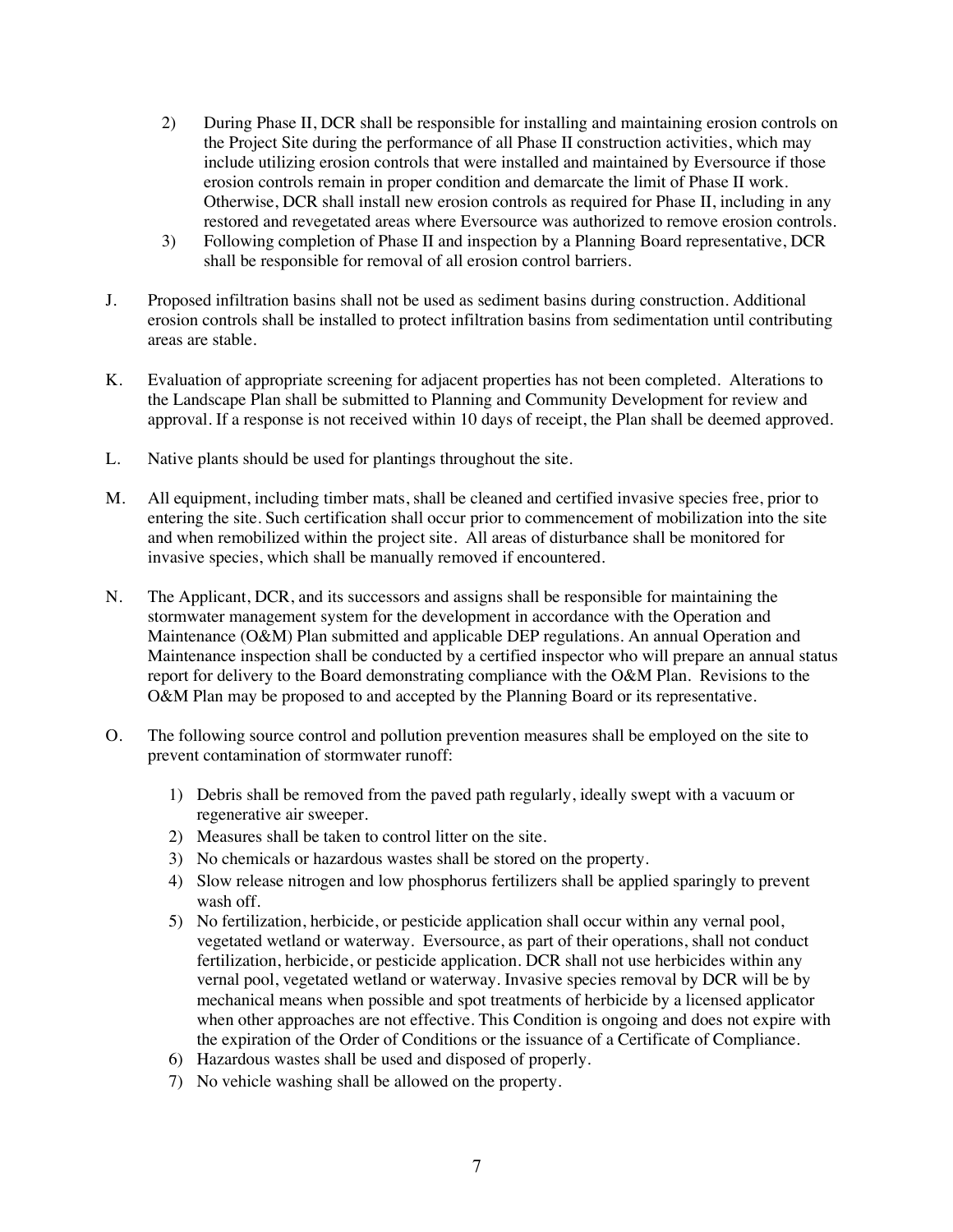- 8) Vehicles shall be maintained and clean up fluid spills/drips shall occur with absorbent materials immediately.
- 9) Personnel shall be educated on implementation of spill abatement and containment procedures.
- 10) No de-icing products shall be used on the site.
- 11) No coal tar-based pavement sealants are to be used on site.
- P. If developed by DCR, and as approved by the Department of Agricultural Resources, any Vegetation Management Plan/Integrated Pest Management Plan shall be submitted to the Planning Board annually, and if chemicals will be used, the Board shall be notified in advance.
- Q. The Applicant, DCR, has indicated no snow and ice management will occur on the multi-use path and such operations are not included in this permit. Any change to snow and ice operations shall require a modification to the permit. As needed during construction, the Applicant shall designate areas for snow storage in upland locations where meltwater can drain onto pervious surfaces away from water resources, infiltration BMPs, bio-retention areas, and wells.
- R. Inspections: In accordance with Section 9.B of the Regulations, the Board, or its designee, may inspect the Project Site at the following stages, at a minimum. The Applicant shall inform the Board of these stages in construction at least two days prior to commencement or completion, whichever is applicable, for scheduling of an inspection:
	- 1) Pre-Construction Site Inspection prior to commencement of construction for each Project phase, during which the construction schedule and acceptance of erosion control barriers can be finalized.
	- 2) Erosion and Sediment Control Inspection to ensure erosion control practices during and after construction are in accordance with the approved Plan.
	- 3) Construction Inspection multiple inspections will be made of the stormwater management system facilities, including but not limited to infiltration systems, BMPs, and connections to existing pipes, prior to backfilling of underground drainage or stormwater conveyance structures. It is recommended the Planning Boards designee inspect all permanent stormwater infiltration BMPs for acceptance prior to construction demobilization to a new location within the ROW. The Applicant and Planning Board designee will develop and agree to an inspection plan at the Pre-Construction Site Inspection.
	- 4) Phase I Completion Inspection after Phase I has been constructed, once the as built plan is prepared, and before partial Certification of Completion is issued.
	- 5) Final Inspection after the Phase II has been constructed, once the final as built plan is prepared, and before the final Certificate of Completion has been issued.
- S. As-built Plan: The Applicant shall submit an as-built plan, containing all elements listed in Section 11.A.2 of the Regulations, to the Board upon completion of this Project and prior to the issuance of the Certificate of Occupancy. The plan shall be signed by a land surveyor or other qualified professional. A registered engineer shall certify that the work has been completed in accordance with the approved Plan and the Stormwater Management Permit.
	- 1) Since the project is phased, the submission of current status, as-built plans shall be presented at the phasing transition
	- 2) Following completion of Phase I, Eversource shall request a Partial Certificate of Completion. This Request shall be accompanied by as-built plans, stamped by a professional land surveyor or other qualified professional, detailing all elements of Phase I including all stormwater management elements, post construction structural report, and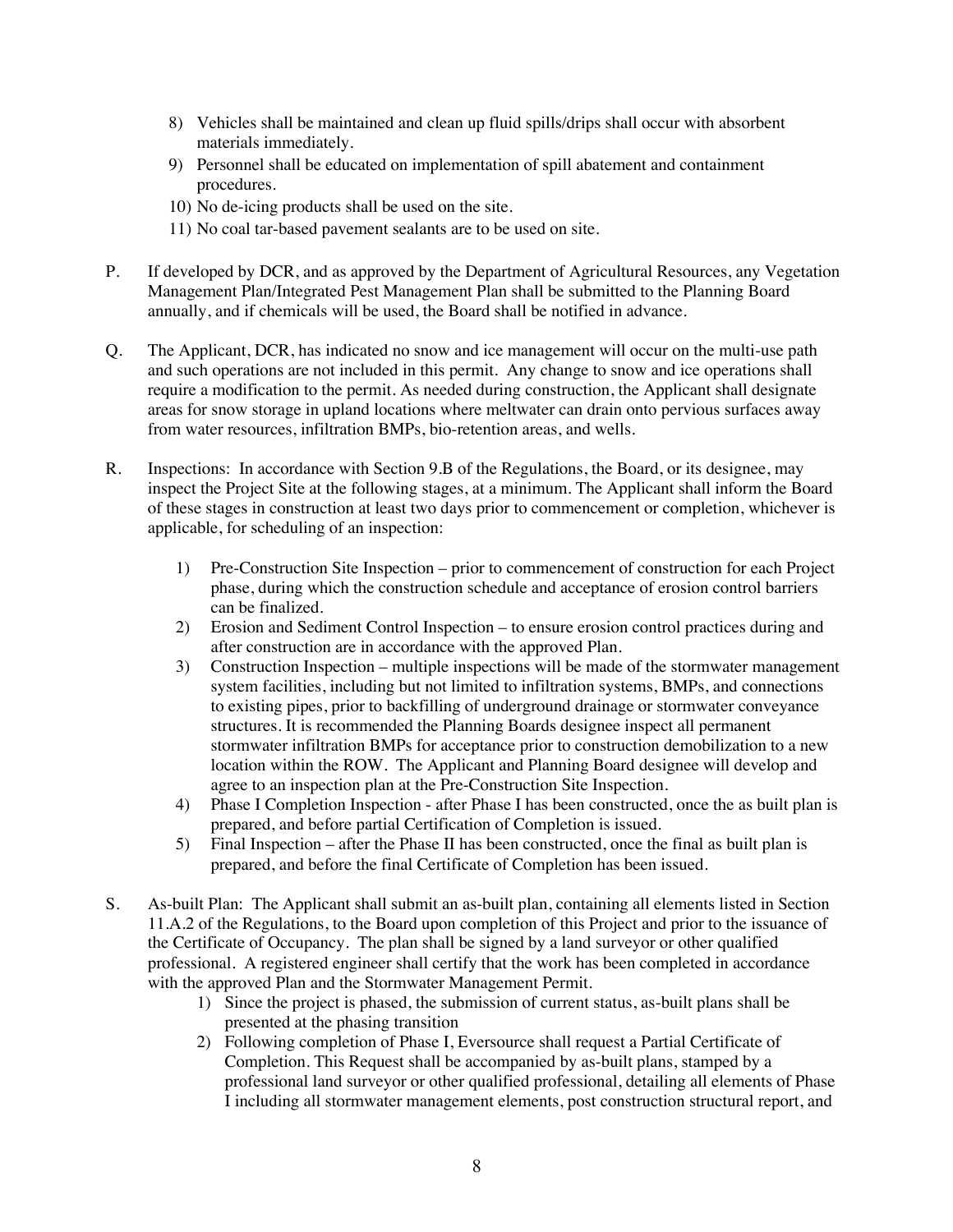affidavit from all site professionals that all aspects of this Decision were adhered to. Any deviations from the approved plans shall be specifically called out on the as-built plan. Vegetation outside the limit of work shall also be evaluated to confirm no negative impacts occurred outside the limit of work.

- T. No use or occupancy (except in connection with the construction activity authorized by this Permit) shall be conducted on the Project Site until a Certificate of Completion is issued by the Board in accordance with Section 11.0 of the Regulations. A Partial Certificate of Completion will be issued upon the satisfactory completion of Phase I. To the extent that the requirements of this Permit have been met with respect to such completed phase of the Project on the Project Site, the Board may permit the use and occupancy of the completed phase in accordance with Section 11.0 of the Regulations.
- U. Should Phase II not commence within two years of completion of Phase I, the Applicant shall file an Amendment to bring the stormwater management into full compliance with the Town of Sudbury Stormwater Regulations.
- V. The Planning Board shall be notified, in writing, within forty-eight hours of any transfers of title on this property. In the event the Property ownership or trail, multi-use path management transfers to a non-public entity, a covenant requiring maintenance of the stormwater management system in accordance with Best Management Practices and the Operation and Maintenance Plan shall be recorded on the Project Site. This covenant shall allow for the placement of municipal liens on the Project Site if the Applicant fails to maintain the system and the Town needs to do so. The Town shall be granted an easement to access the site in case emergency maintenance is needed. The Applicant shall submit the covenant for review and approval of the Select Board prior to recording at the Middlesex South District Registry of Deeds. A template will be provided by the Town.
- W. The culverts and drainage structures shall be inspected at least annually and cleared of debris as needed. If culverts become damaged or no longer function as required, they shall be replaced according to most current MA Stream Crossing Standards to the maximum extent practicable, as determined by the Sudbury Conservation Commission or its Agent. Any recommended improvements to these structures, not included in the application for this Permit, shall be subject to a separate permit application and/or permit amendments for further evaluation.
- X. The corridor and all components of the stormwater management system shall be maintained in compliance with the Mass Central Rail Trail (MCRT) – Wayside Section Stormwater Management System Operation and Maintenance Pan (O&M) and the Long Term Pollution Prevention Plan.
- Y. The Project is subject to an Energy Facility Site Board (EFSB) Decision (EFSB 17-02/E.P.U. 17/82/17/83). Since this EFSB Decision is currently under Appeal by the Town of Sudbury, any changes to the project as a result of the appeal process may cause the need for project modifications to undergo further review by the Planning Board, in which case the applicant shall return to the Board to seek the necessary modifications.
- Z. Violation of Conditions: Violation of any of the conditions of this Stormwater Management Permit may be grounds for revocation of this Permit, or of any building or occupancy permit granted hereunder, or both. In the case of violation of the continuing obligations of this Permit, the Town shall notify the Owner and Applicant of such violation and give the Owner and Applicant reasonable time, not to exceed thirty days, to cure the violation. If at the end of said thirty-day period, the Applicant has not cured the violation, or, in the case of violations requiring more than thirty days to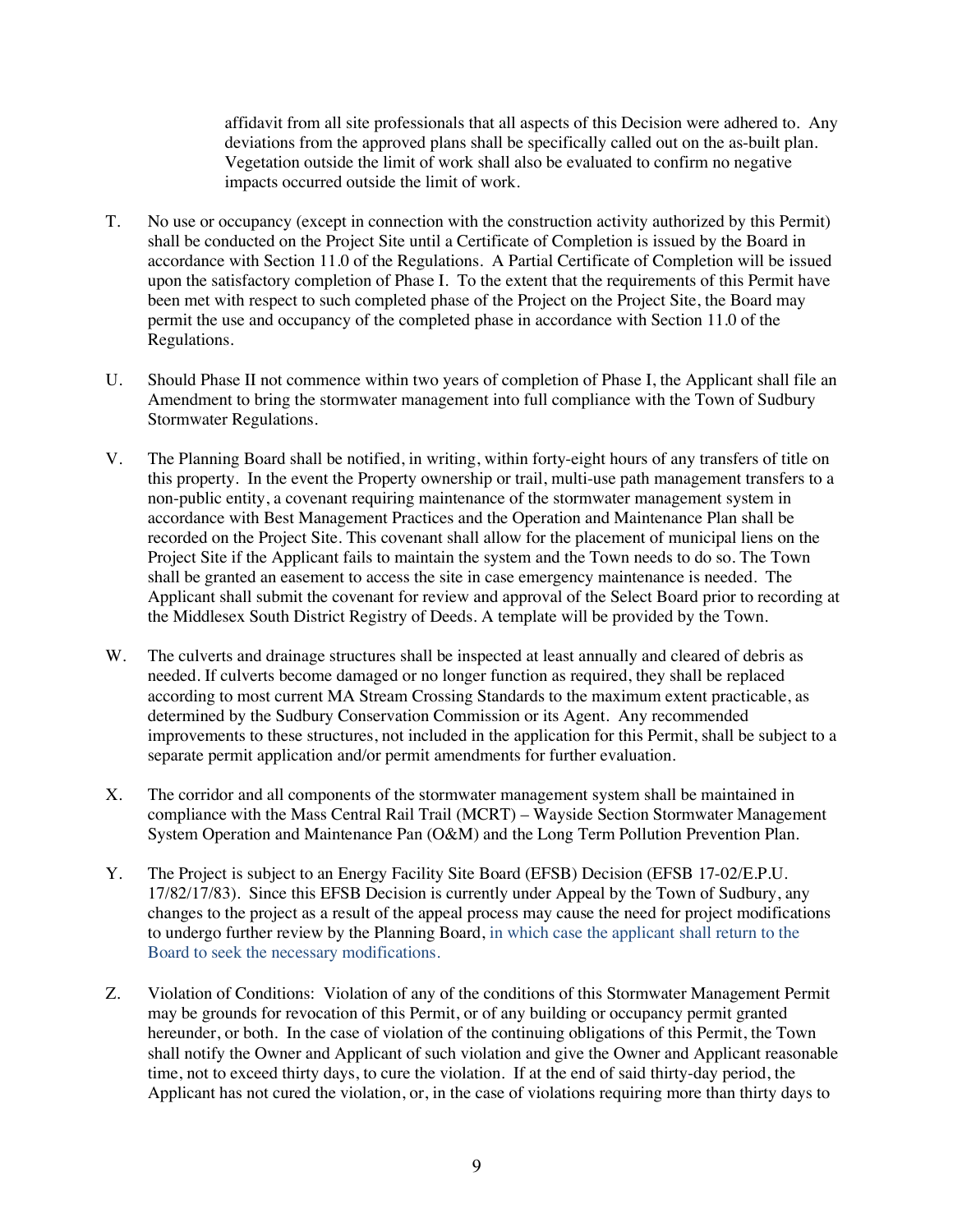cure, has not commenced the cure and prosecuted the cure expeditiously, the Board may, after notice to the Applicant or owner of the Project Site, conduct a hearing in order to determine whether the failure to abide by the conditions contained herein should result in revocation of the Permit. As an alternative, the Town may enforce compliance with the conditions of this Permit by an action for injunctive relief before any court of competent jurisdiction. The Applicant/Owner agrees to reimburse the Town for its reasonable costs in connection with the enforcement of the conditions of this Permit.

- AA. The Applicant by accepting this Permit warrants that the Applicant has included all relevant documentation, reports, and information available to Applicant, in the application submitted and that this information is true and valid to the best of the Applicant's knowledge.
- BB. The project requires an Earth Removal Permit. An application should be submitted to and permit issued by the Earth Removal Board prior to any site disturbance. The project also requires an Order of Conditions from the Sudbury Conservation Commission. Inconsistencies between plans approved by and conditions issued by other permitting authorities may require the Applicant to return to the Planning Board to review and approve the modifications.

## III. LIMITATIONS

The authority granted to the Applicant by this Permit is limited as follows:

- A. Applicability of Permit: This Permit applies only to the proposed construction of a new 115-kV underground transmission line and a multi-use path within an existing inactive railroad right-of-way, which will require removal of the existing rails and ties; vegetation clearing; grading; installation of the underground transmission line, duct bank, and manholes; installing a 14-foot-wide gravel base; paving of the 10-foot-wide rail trail, multi-use path; installation of stormwater management features; and site restoration, on the Project Site, as shown on the Plan. This Permit does not apply to other portions of the Property. Construction of the Project shall be conducted in accordance with the terms of this Permit and shall be limited to improvements shown on the Plan referenced above as amended by the conditions of this Decision. Any change of use for the Project or change to the Plans shall require notice to the Board and may require a new or amended Stormwater Management Permit from the Board.
- B. Limitations of Further Development: There shall be no further development, material increase in intensity of use, change in use as per the Sudbury Zoning Bylaw, modification of the approved development plan of the Project without either a new Permit or the written consent of this Board. This does not absolve the Applicant from securing any permits required by other governmental boards, agencies or bodies having jurisdiction related to water quality or quantity.
- C. Other Permits or Approvals: This decision applies only to the requested Stormwater Management Permit. Other permits or approvals required by the Bylaw, other governmental boards, agencies or bodies having jurisdiction shall not be assumed or implied by this decision.
- D. Bylaw Compliance: The foregoing restrictions are stated for the purpose of emphasizing their importance but are not intended to be all inclusive or to negate the remainder of the Bylaw.
- E. Lapse of Permit: Should the land-disturbing activity approved under this Permit not begin within 12 months following Permit issuance, the Board may evaluate the existing stormwater management plan to determine whether the plan still satisfies local program requirements and to verify that all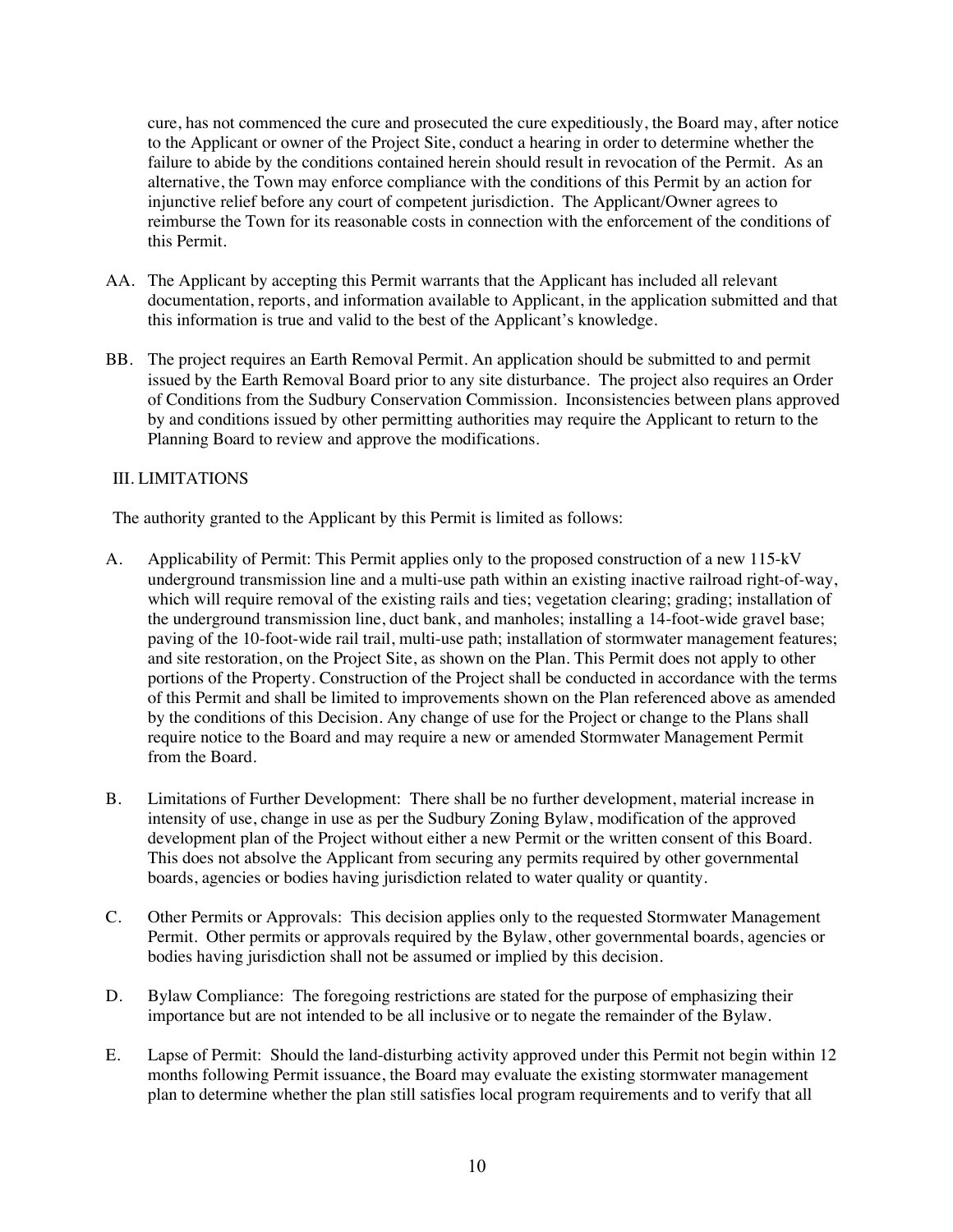design factors are still valid. If the Board finds the previously filed plan to be inadequate, a modified plan shall be submitted and approved prior to the commencement of land-disturbing activities. If the Project associated with an approved Stormwater Management Permit granted under the Bylaw has not been substantially completed within three years of Permit issuance, a new Permit or a Permit extension will be required by the Board.

F. Appeals: Any person aggrieved by this decision may appeal pursuant to the General Laws, Chapter 249, Section 4.

The provisions of this Permit shall be binding upon every owner or owners of the lots and the executors, administrators, heirs, successors and assigns of such owners, and the obligations and restrictions herein set forth shall run with the land, as shown as the Property on the Subdivision Plan, in full force and effect for the benefit of and enforceable by the Town of Sudbury.

This Permit shall not take effect until a copy of this Decision has been recorded with the Middlesex South District Registry of Deeds and until a certified copy of the recorded document is submitted to the Board.